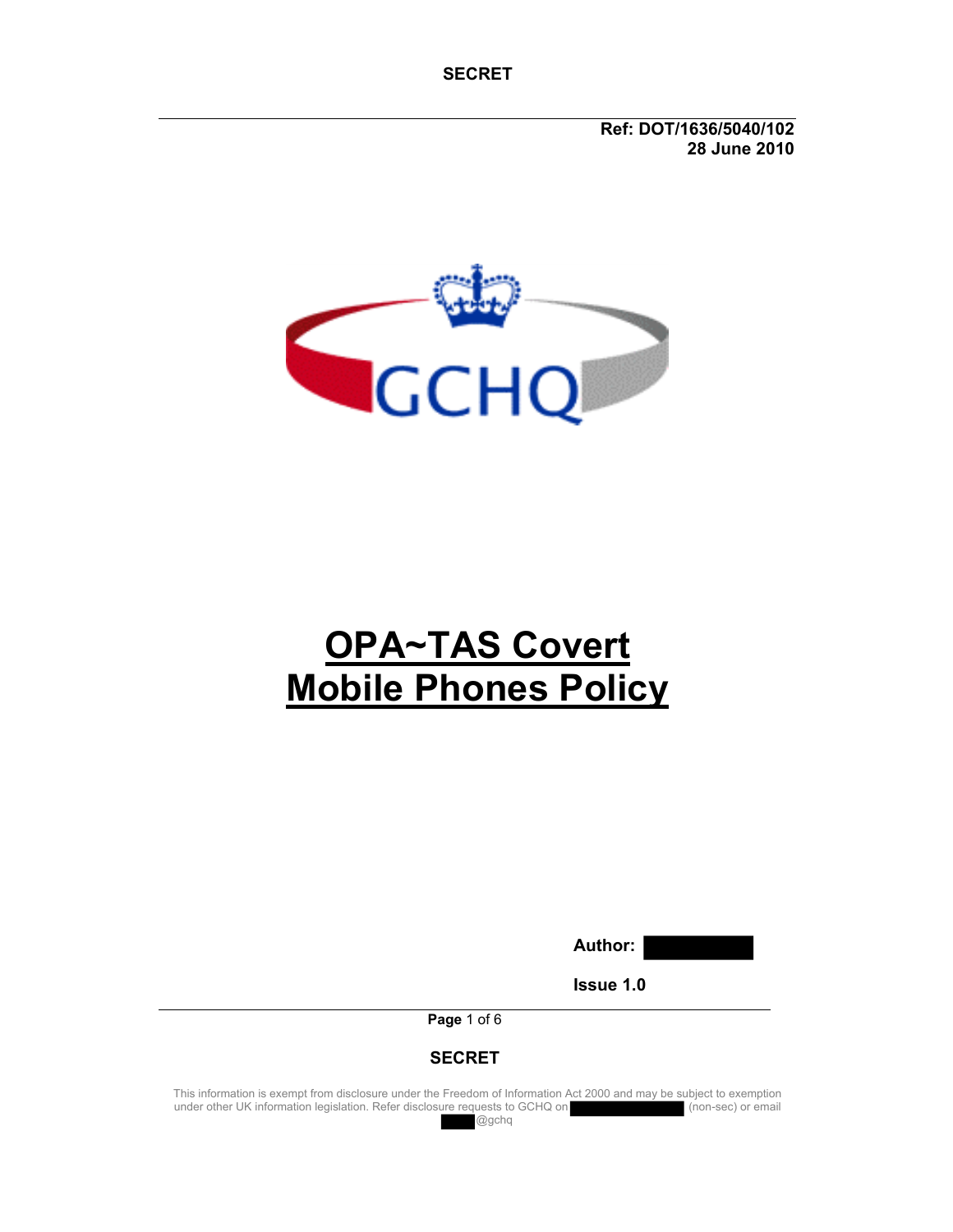#### **Ref: DOT/1636/5040/102 28 June 2010**

# **Document History**

|           | $\sqrt{$ Issue 0.1   First Draft – 15 <sup>th</sup> April 2010 |
|-----------|----------------------------------------------------------------|
|           | <b>Issue 0.2   Comments by PASECGIAS - 26 April 2010</b>       |
|           | $\vert$ Issue 0.3 $\vert$ Revision – 29 April 2010             |
|           | $\vert$ Issue 1.0   Final version $-28^{th}$ June 2010         |
| Issue 1.1 |                                                                |
| Issue 1.2 |                                                                |
| Issue 2.0 |                                                                |

Approved and signed on original by:

GCHQ Comsec Manager PISECGIAS

GCHQ Operations Manager – OPA-TAS Business Manager

**Page** 2 of 6

### **SECRET**

This information is exempt from disclosure under the Freedom of Information Act 2000 and may be subject to exemption under other UK information legislation. Refer disclosure requests to GCHQ on (non-sec) or email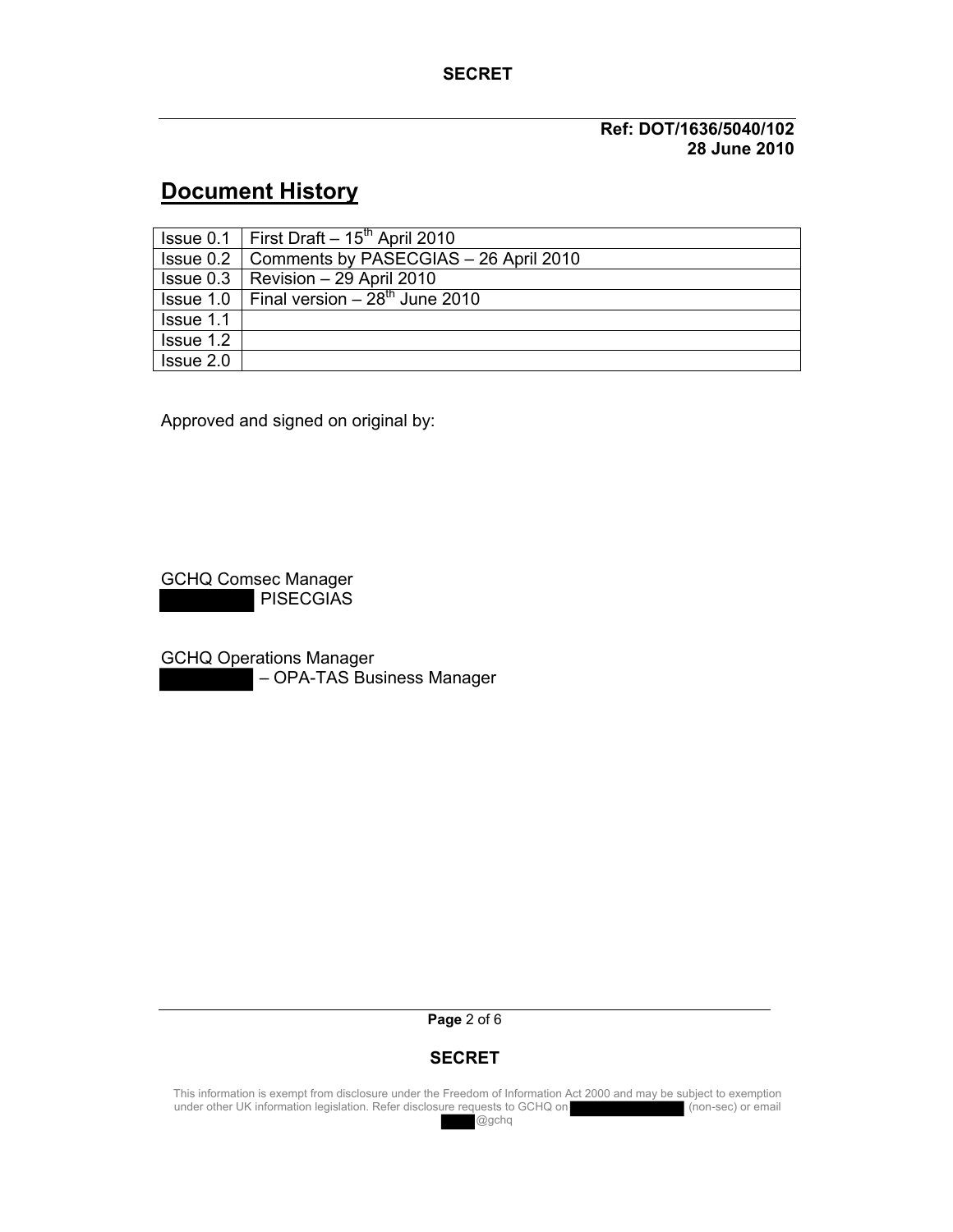#### **Ref: DOT/1636/5040/102 28 June 2010**

# **References**

- A. Mobile Telephone Security Policy R/4993RL/1158/01 dated 17 August 2007.
- B. Information Security Policy Voice and Facsimile Communications Security: http://www.gchq/security/information security policy/ch17.shtml.
- C. DOT/1637/5040/102 Statement of Security OPA~TAS Management of Operational Mobile Phones dated 28<sup>th</sup> June 2010

#### **Page** 3 of 6

# **SECRET**

This information is exempt from disclosure under the Freedom of Information Act 2000 and may be subject to exemption under other UK information legislation. Refer disclosure requests to GCHQ on under other UK information legislation. Refer disclosure requests to GCHQ on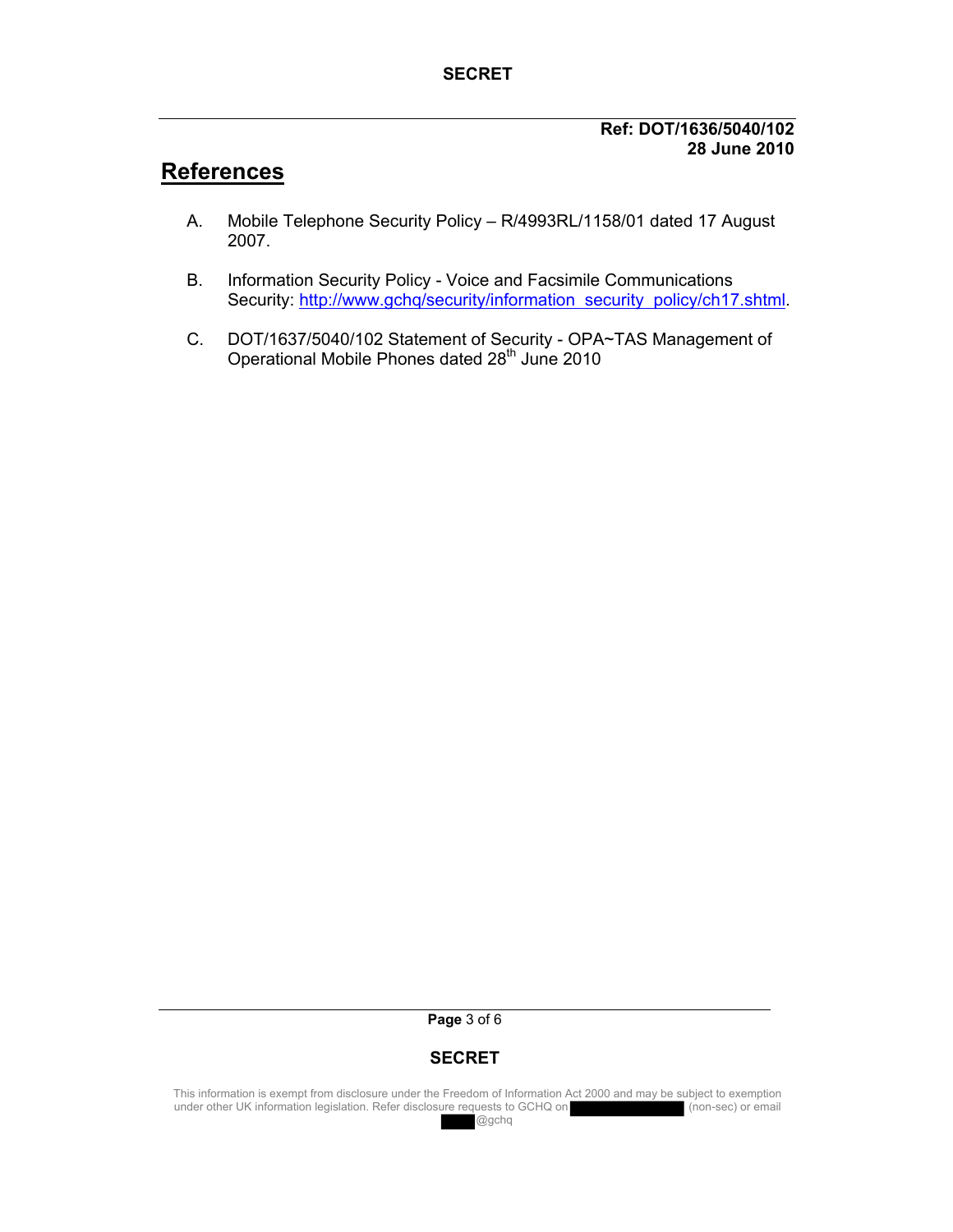#### **Ref: DOT/1636/5040/102 28 June 2010**

## **Contents**

#### **Page** 4 of 6

#### **SECRET**

This information is exempt from disclosure under the Freedom of Information Act 2000 and may be subject to exemption under other UK information legislation. Refer disclosure requests to GCHQ on (non-sec) or email

@gchq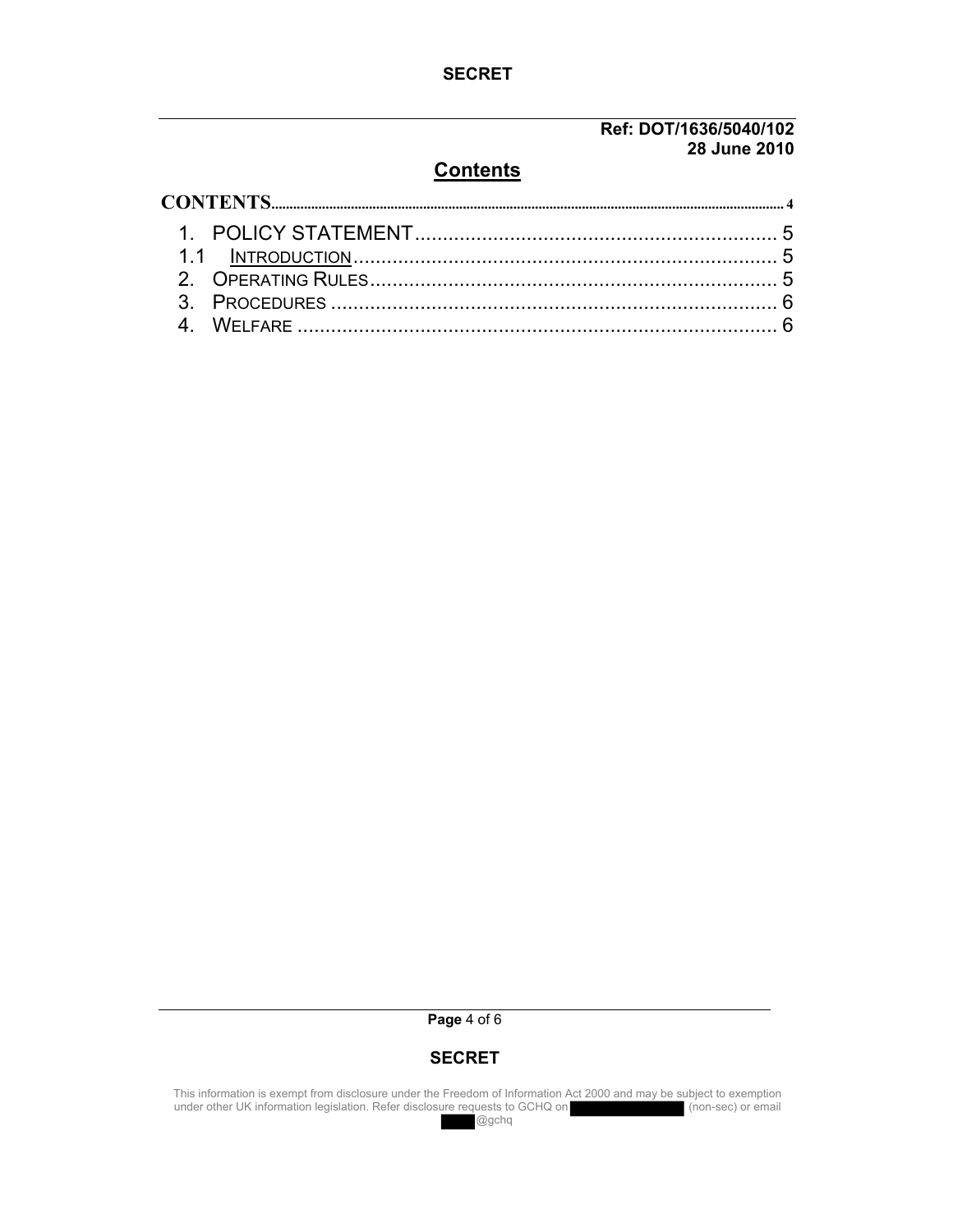#### **Ref: DOT/1636/5040/102 28 June 2010**

# **1. POLICY STATEMENT**

# **1.1 Introduction**

- 1.1.1 This policy defines the use of mobile phones by Tryst Travellers deployed overseas. It has been agreed between OPA-TAS and PISECGIAS and is to be read by all officers prior to deployment overseas.
- 1.1.2 It is OPA-TAS policy for officers to adopt best practice in the use of covert mobile phones when deployed overseas in order to ensure both their own personal security and GCHQ's operational security. This policy dictates the use of FCO provided non-attributable official and personal mobile phones by officers while on deployment.

# **2. Operating Rules**

- 1.1.3 Official mobile phones are accountable items and must be signed for when taken from the OPA-TAS secure store.
- 1.1.4 The mobile phones and the accessories must be returned to OPA-TAS on return to the UK. Failure to do so may preclude future travel.
- 1.1.5 Official phones are to be used only for official business in country and MUST not be used to make personal calls to the UK. If a call is unavoidable then only out of area numbers can be called, these are:
	- $\bullet$  GSOC TRYST OOA 0207
	- $\bullet$  TAS TRYST OOA 0207
- 1.1.6 To avoid compromise the following must be adhered to:
	- The covert mobile phones are equipped with BLUETOOTH and therefore they MUST not be switched on or used within a 50-mile radius of Cheltenham and within this radius the battery must be removed from the phone.
	- The covert mobile phone MUST NOT be recharged at the officer's home address or at temporary residence e.g. a hotel room, if it is within the 50 miles radius. If a phone needs to be charged then it is acceptable to do so either at the airport or at your destination.